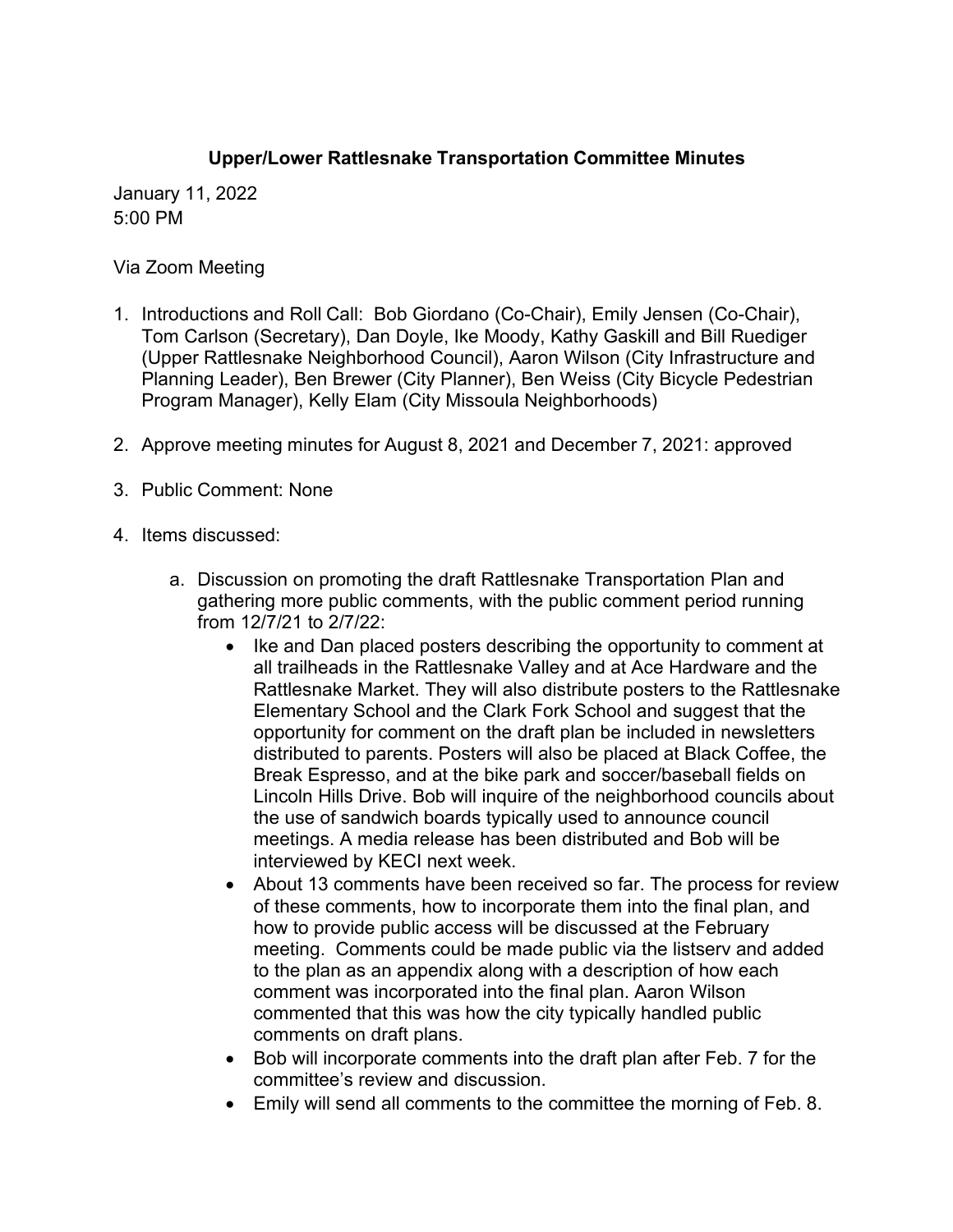- City staff (Kevon Slovarp, Aaron Wilson, Ben Brewer, Ben Weis) will review the draft plan and offer comments by Feb. 7.
- Bob revealed that one commenter suggested that the committee consider growth issues in the final plan using data and input from the city and county. Ben Brewer and Ben Weiss were identified as contacts for information.
- b. Looking ahead to possible improvements during the 2022 City of Missoula construction season.

The following maintenance projects present opportunities for minor improvements such as signage, striping and crosswalks within the project's limitations:

- 1. Greenough Drive from N. 2<sup>nd</sup> Street to Lolo Street will be re-paved and chip sealed in late summer 2022.
	- (a) Ben Weiss stated that the project planning process was just beginning and that the Bicycle Pedestrian Advisory Board would be involved. He wants the public involved but is hesitant to hold a design charette as he does not know the parameters and limits for the project. Regardless of what is accomplished by this project the planning effort will support a larger discussion that could lead to identifying other improvements and funding sources in the future.
	- (b) Ben Weiss also stated that the guardrail at the top of the Greenough Drive hill may not be needed due to low traffic speeds.
	- (c) Emily stated that this project area is an urgent priority in the draft plan and the committee briefly identified a few safety concerns such as:
		- $\circ$  The narrow road width and quardrail at the top of the hill constricts the space available for vehicles, bicyclists, and pedestrians to pass safely.
		- o The sightlines, crosswalk, and park entrance at the Greenough Drive/Vine Street intersection are challenging and potentially unsafe for bicyclists, pedestrians, and vehicle drivers.
		- o The soon to be reconstructed Water Works trailhead and access road may generate increased traffic on Greenough Drive.
- 2. Lolo Street from Missoula Ave, to Duncan Drive will be re-paved and chip sealed in 2022:

(a)Ben would like to see the entire street included in the project to enhance opportunities for improvement.

(b)The bridge is a county structure. Shane Stack is the county contact and has mentioned to Bob that it is being considered for reconstruction.

3. The committee identified these projects as an agenda item for discussion at the next meeting so that comments can be developed and sent to Ben and Aaron.